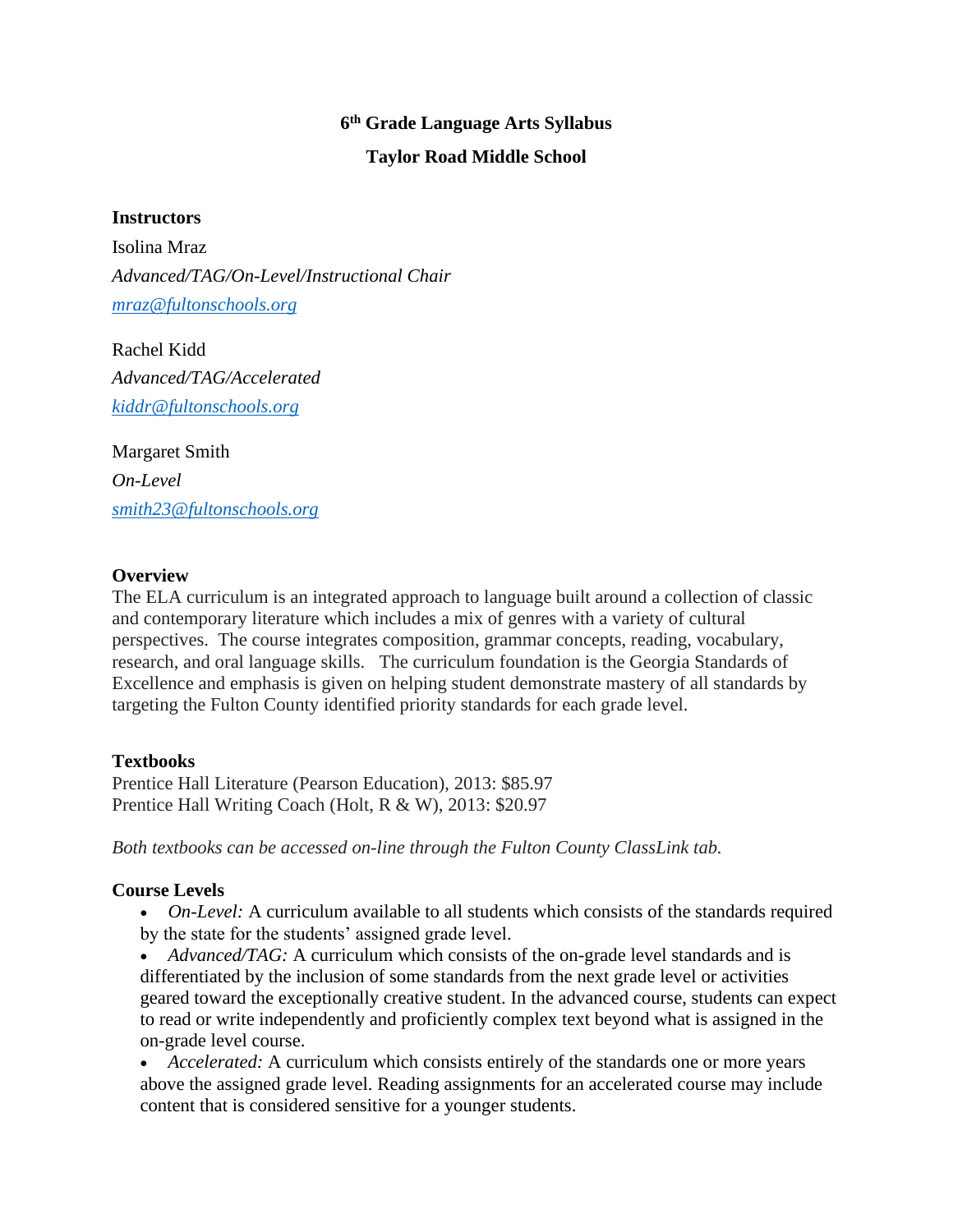#### **Recovery on Assignments/Assessments**

All students will have one (1) opportunity each nine weeks to redo/retake one (1) major assignment/assessment.

- Eligibility for a redo/retake is for students who receive a 79 or below on a specific major assignment/assessment.
- Students are eligible to earn a replacement grade on a redo/retake no higher than 79.

• Student redo/retakes must be completed before the next major assignment/assessment is given or five school days before then end of a marking period if there is not another major assignment/assessment given (exceptions can be made for students who have excused absences during this five-day window).

## **Special Education Reporting**

Within this course, accommodations and modifications will be implemented based on students' current Individualized Education Plan (IEP). For specific goals and objectives and instructional levels, refer to your child's IEP.

## **Grade Categories**

• Major grades: 60%; Minor grades: 40%

## **Grade Weights**

- $90-100 = A$
- $80-89 = B$
- $70-79 = C$
- $69-0 = F$

## **Attendance**

In the event we go "virtual", teachers at TRMS will be using the following criteria for marking a student present:

- Camera on during class
- Respond when called upon
- Use the chat for responses when requested by teacher

## **Class Novels**

Throughout the school year, your student will be reading novels for class and leisure. It is the parent/guardian's responsibility to screen all novels and object to their student reading it, if deemed necessary, before the student begins reading. We suggest that you set expectations with your student, regarding this matter.